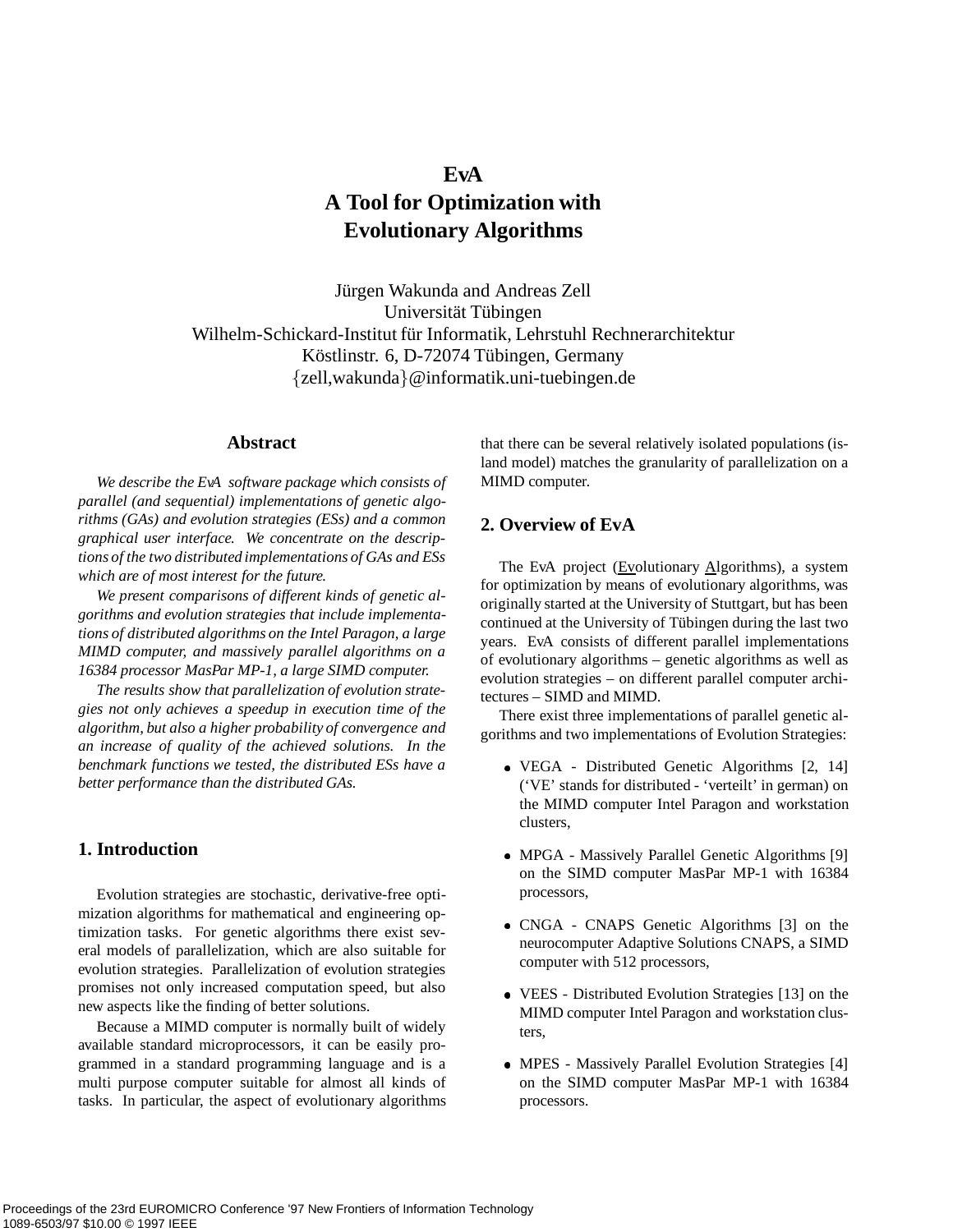All these programs can be started and controlled either stand-alone with a text based and menu driven user interface or by an easy-to-use graphical user interface for X11/Motif which is described in the next section.

As a special feature the script language  $Tcl<sup>1</sup>$  [10] is integrated in the EvA programs and the Tcl interpreter parses the command-line input of the text based user interface. Thus all the useful features of Tcl, like variables, loops, conditions, etc. are available. Instead of entering the commands interactively at the prompt, they can also be read from a batch file. In this case the Tcl commands are especially useful to write powerful batch scripts. The graphical user interface provides an edit window to create batch files which can be sent to the evolutionary algorithm and which are executed directly.

To get a feedback of how the evolutionary algorithm progresses, statistical data is produced during a run and written into several files. The output formats of all programs of the EvA project are the same and suitable for automated parsing and further processing by external analyzing tools. For the whole session a summary file is created, where an overview of all runs and the names of the additionally generated two protocol files are stored. In one protocol file the resulting best individuals of each processor are stored and in the other statistical data is stored, e. g. the three values of best, average and worst fitness that occur in any population. Also the measured time for each part of the algorithm is listed, e. g. the recombination-time, mutation-time, communication-time, and so on. For visualization of the results it is possible to follow the progression of fitness with a graphical gnuplot window. The three values of best, average and worst fitness are displayed in a customizable interval.

#### **3. The graphical user interface UIEA**

The graphical user interface UIEA (User Interface for Evolutionary Algorithms) is based on X11 and uses Motif 1.2. UIEA is a separate program, which starts the desired evolutionary algorithm ('EA module') via remote-shell on a remote computer or directly on the local workstation. The EA-module is then controlled with *remote procedure calls* (RPC). With this concept it is possible to run UIEA on the local workstation and the evolutionary algorithm on a remote parallel computer which therefore need not deal with graphics.

UIEA is not only a graphical frontend but provides additional functionality: for example it provides a script editor where batch scripts can be written and directly be sent to the EA module. Parameter settings can easily be loaded, stored and be inserted into a batch script. A hypertext help system is integrated, which uses  $HTML<sup>2</sup>$  help pages. Different con-



**Figure 1. Screen of a session with VEES. The upper windows are the main window of UIEA (left) with the statistical output of the fitness values and the same data graphically displayed with gnuplot (right). In the middle left is the Tcl-Script-Builder and the information window of EvA. Some of the windows for changing the parameter settings of VEES are placed at the right side and at the lower left corner we see a viewer which shows the route for the TSP.**

figurations of the EA modules can be accessed, e. g. VEES on the Intel Paragon, VEGA on the local workstation, etc.

The most recent feature of UIEA is a software interface for data transportation from the EA module to external programs for visualization tasks. Data that emerges during the run of an evolutionary algorithm, e. g. fitness values or whole individuals, is sent to UIEA where it is transferred to one or more "viewers" which can process the data. In figure 1 there can be seen a viewer which shows the current best route of the Travelling Salesman Problem, which is optimized.

## **4. VEES – distributed evolution strategies**

The program VEES (Verteilte Evolutions strategien  $=$ distributed ES) is built according to the master-slave model (Fig. 2). It uses one master node and a large number of slave

<sup>&</sup>lt;sup>1</sup> Tool Command Language

<sup>2</sup> hypertext markup language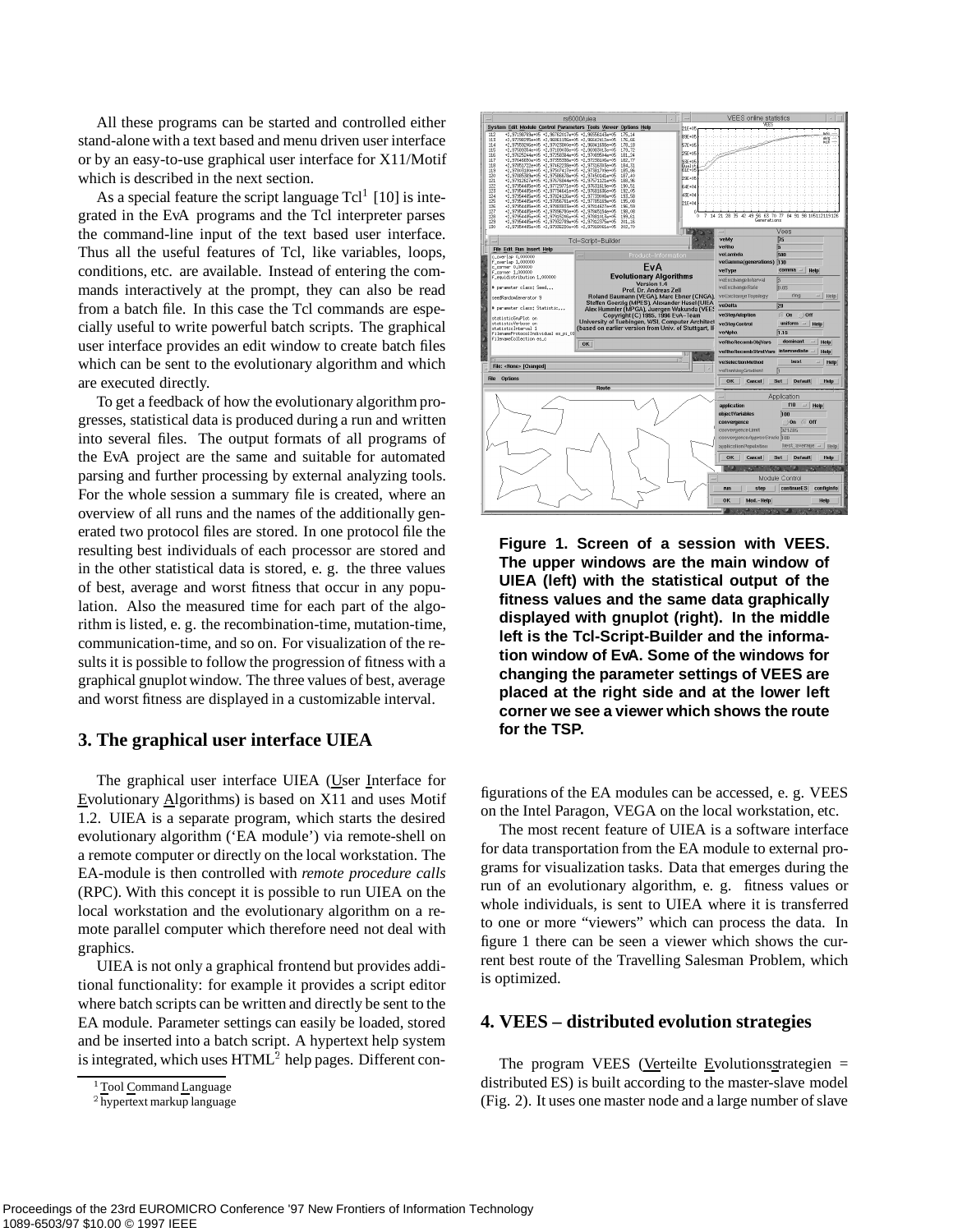

**Figure 2. Master-slave architecture of the program. The master runs the control algorithm and on each slave is kept one population on which the ES is performed.**

nodes. The master node deals with the complete program administration, it runs the text based user interface and coordinates the slave nodes. If only one node is available, this node performs both tasks, the administration task and the calculation work. Because VEES is able to run on only one node, it is also possible to run VEES on a single-processor workstation. The program is written in ANSI-C and hence is easily portable to other UNIX systems.

The slave nodes run the actual ES code. They wait in a receive loop for messages from the master. Depending on the received message, they perform special actions, like initialization with all necessary ES-data, computation of some generations of an ES in isolation, calculation of statistical data, and so on. On each slave node a separate population is kept. All populations have the same number of individuals. Each slave node performs one or more generations of the ES independently of all other nodes. The number of generations calculated independently is determined by the intervals for individual exchange and statistic calculation and is the same on all slave nodes.

Since all slave nodes are similar, perform similar computations and each node only runs one application program, a generation on each slave node takes approximately the same time. This holds at least for the complete set of standard benchmark functions and for many real world applications. Thus it is easy to synchronize all slave nodes at the end of a calculation cycle without long waiting periods. When all slaves have completed the isolated calculation, they communicate with the master node and get new commands. Slave node numbers start with 0, the master node is assigned the highest logical node number. All communication primitives of the program reside in a separate module. Thus, it is relatively easy to change the communication library, e. g. it is currently possible to switch from the custom NX library to the more portable MPI library.

## **4.1. Two Parallelization Methods on a MIMD– Computer**

There exist several different ways of how to parallelize evolutionary algorithms on different computer architectures, which can be classified by the object of parallelization [6]. For MIMD machines it is best to parallelize on the level of populations, because of the coarse grained parallelism of these systems. The communication on MIMD machines normally has some latency, because it is asynchronous, but has a high throughput rate. Therefore it is best to communicate infrequently but with possibly big message sizes. This is suitable for sending whole populations of individuals after a relatively long calculation step like the computation of a generation.

In VEES two kinds of parallel, distributed evolution strategies are realized. A purely distributed strategy, based on the *island model* and a parallelized version of a nested  $(\mu^+, \lambda)$ -strategy which was proposed by Rechenberg [11].

#### **4.2. Distributed Strategy**

The distributed evolution strategy is based on the island model. On an island a population can develop in isolation. But sometimes an individual of an other population is able to reach the island and some individuals are able to leave the island. This process is called *migration*. Migrated individuals increase the genetic diversity of a population which is especially important for the local operator*recombination* or *crossover* and thus for the rate of progress of the population. But diversity is also important for the whole evolutionary algorithm considered as dynamical system.

In a distributed evolution strategy (DES) each processor performs a  $(\mu^+, \lambda)$ -strategy for some generations in isolation. Schwefel's notation [12] of such a strategy is:

$$
(\mu/\rho^+,\lambda)^\gamma
$$

where  $\mu$  is the number parent individuals,  $\rho$  the number of individuals used for recombination,  $\lambda$  the number of offspring individuals,  $\gamma$  the number of generations to calculate and  $+$ , the choice of selection method: parent and offspring or only offspring individuals.

After the isolation an exchange of the best individuals between the processors is made. The number of generations which are calculated in isolation is called the *exchange interval*. During the exchange a certain number of individuals, determined by the *exchange rate*, is sent from each processor to some other processors. The destination processors are determined by the *exchange topology* which consists in VEES of bidirectional migration paths between two populations. Not necessarily all populations are connected with each other, so that an individual cannot reach every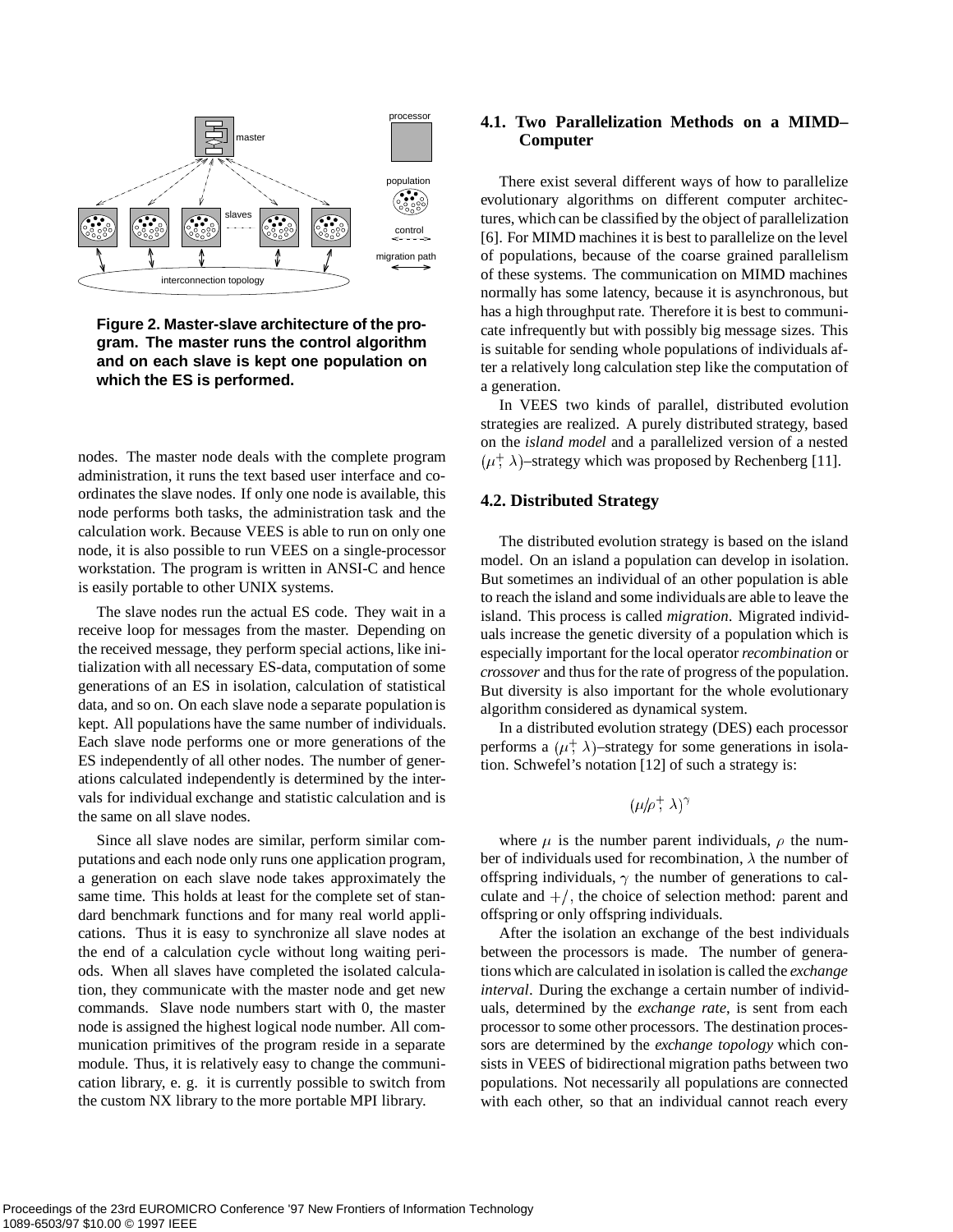other population during one exchange period. The longest distance between two populations is called the *diameter* of the topology. The three parameters diameter (given by the exchange topology), exchange interval and exchange rate should be attuned well to each other. If they lead to a short temporal-spacial distance between the populations, the advantage of the distributed model of not converging too soon into local optima is lost.

## **4.3. Nested Strategy**

Rechenberg [11] introduced a type of evolution strategy on a higher level: the nested ES. The idea is that the same mechanisms duplication, recombination, mutation and selection can be performed on populations instead of individuals. One or more populations produce several offspring populations which then have a certain amount of time to develop in isolation in the same manner like in an  $(\mu^+, \lambda)$ strategy. After that they have to compete against each other to determine which populations will be selected for the next cycle. The notation of this kind of strategy is:

$$
[\mu'/\rho'^+,\,\lambda'(\mu/\rho^+,\,\lambda)^\gamma]^{\gamma'}
$$

Here we have the same parameters  $\mu'$ ,  $\rho'$ ,  $\lambda'$  and  $\gamma'$  on population level indicated by a stroke. Mutation of a population means the relocation of the whole population to another place in the problem space. Recombination objects are now complete individuals of the parent populations. One cycle  $\gamma'$  on population level comprises  $\gamma$  generations of the inner strategy.

The advantage of the nested  $(\mu^+, \lambda)$ -strategy over a normal  $(\mu^+ \lambda)$ -strategy is the parallel search in different regions of the problem space, thus the probability of finding the global optimum is higher. The mutation and selection of populations also prevents the strategy from early convergence into a local optimum.

This model is very suitable for parallelization, because it includes already several independent populations. Since the main computation work is done on the  $\lambda'$  offspring populations, in VEES  $\lambda'$  is set to the number of slave nodes used. Thus each processor keeps one offspring population. To avoid multiple parent populations on any node, the number of parent populations  $\mu'$  is restricted to a value less or equal than  $\lambda'$ . This would not be necessary in a strategy with selection type  $\dot{+}$  on population level, but it simplifies the implementation and keeps the amount of communication low.

The coordination of the ES mechanisms on population level is the task of the master. It determines which populations are duplicated or used for recombination and finally which populations are selected to be parents in the next cycle.

# **5. VEGA – distributed genetic algorithms**

The program VEGA (Verteilte Genetische Algorithmen = distributed GAs) has the same master-slave architecture as VEES. It implements a distributed genetic algorithm based on the island model with exchange of individuals over a defined exchange topology (analogous to section 4.2). The genetic algorithm can be varied in many points. There are several exchange topologies (ring, grid, x-net, hypercube, full connected), crossover methods (single/double point, uniform), individual codings (binary, gray code) and selection methods (roulette-wheel, ranking, stochastic remainder, deterministic sampling) available.

# **6. Comparison of different Implementations**

The programs used for the comparisons are:

- VEES (described in section 4)
- VEGA (described in section 5)
- $\bullet$  Esc<sup>A</sup>P<sub>A</sub>DE

ESC<sup>A</sup>P<sub>A</sub>DE is an implementation of a  $(\mu/\rho^+,\lambda)$ <sup> $\gamma$ </sup> strategy which is able to run on a singleprocessor workstation [7, 8]. For our comparison ESCAP<sub>A</sub>DE version 1.2 was available.

• MPES

MPES is also part of EvA and is a massively parallel version of ES on the SIMD computer MasPar MP-1 [4]. In MPES three kinds of ES are implemented:  $(\mu^+, \lambda)$ -ES, nested  $(\mu^+, \lambda)$ -ES and a special kind of ES adopted to the massively parallel architecture. The point of interest in this comparison is the difference between the SIMD and the MIMD implementation of ES.

In the evolutionary algorithms of EvA 24 standard benchmark functions are implemented, which we took from [1], because these functions are implemented in GENEsYs which was used for comparisons with the GA implementations of the EvA project. For the tests described here we chose four functions out of the 24, which have different properties.

The following names are used to denote the rows of the tables with the measured values:

| $\, n$           | number of compute nodes                                                        |
|------------------|--------------------------------------------------------------------------------|
| $n_{\text{ind}}$ | number of individuals $(\lambda)$                                              |
| $n_{\rm gen}$    | number of generations ( $\gamma$ )                                             |
| $t_{\rm tot}$    | total amount of compute time                                                   |
| $t_{\rm gen}$    | time per generation $t_{\text{gen}} = t_{\text{tot}}/n_{\text{gen}}$           |
| $t_{\rm ind}$    | time per individual $t_{\text{ind}} = t_{\text{gen}}/(n \cdot n_{\text{ind}})$ |
| $r_{\rm conv}$   | # runs converged<br>convergence rate $r_{\rm conv}$ =                          |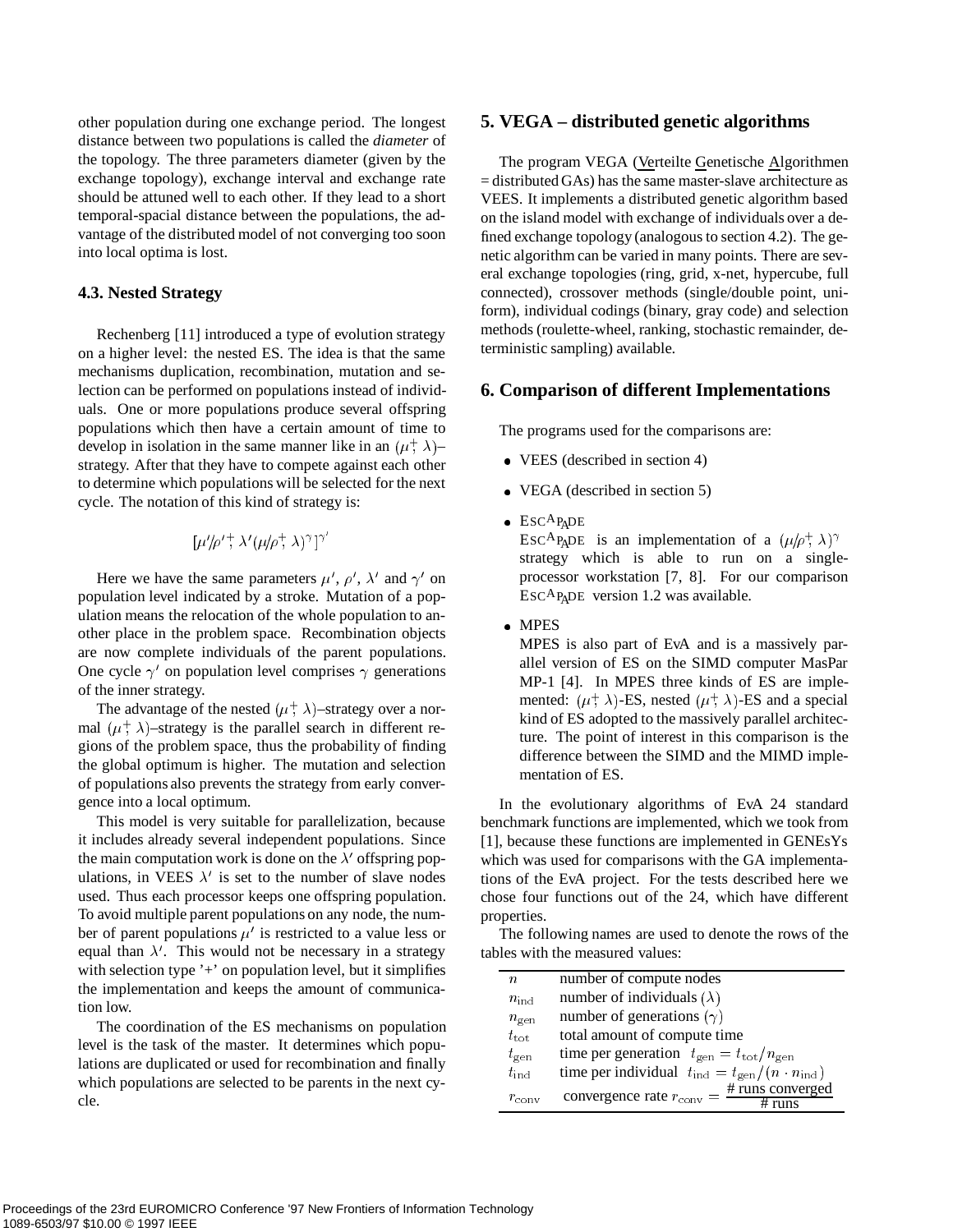As we see, the time per individual  $t_{\text{ind}}$  is not only divided by the number of individuals, but also by the number of compute nodes  $n$ . Therefore it is the effective time needed for the calculation of one individual. Thus the parallel calculations will benefit in lower values of the time  $t_{\text{ind}}$ .

The number of individuals  $n_{\text{ind}}$  is equal to the number of offspring individuals  $\lambda$  of an ES. This is because all the time intensive calculations like recombination, mutation and calculation of fitness are done  $\lambda$  times, for each offspring individual once.

The measured times of VEES are average values of 10 up to 20 measurements, depending on the effort which is given by the absolute time needed for one measurement and the number of nodes used. For each measurement of such a series a different initialization value of the random number generator was used. The detailed parameter settings can be found in [13, 2, 4]. The type of the used strategy is listed in the subtitle of the tables in Schwefel's notation.

#### **6.1. Function**  $f_1$

$$
f_1(\vec{x}) = \sum_{i=1}^{n} x_i^2 \quad , \quad \text{with} \quad n = 3, -5.12 \le x_i \le 5.12 \tag{1}
$$

The function  $f_1$  is a very simple square function with only one global optimum at the origin. The calculation of this function takes a negligible amount of time and therefore this function is good for comparison of the speed of the ES implementation. For the comparison the dimension  $n =$ <sup>3</sup> was used. Because VEES and VEGA are able to find maximas only, the function was inverted, so that it has a maximum with the value 78.644.

In Fig. 3 on the left side we can see the comparison values for finding the optimum of function  $f_1$  using one processor. VEGA needs almost 3 times more generations to reach the optimum. The reason for this is that the evolution strategies can use self-adapting mutation step lengths which are better adapted to the shape of the objective function. VEES needs more time for the calculation of one individual than VEGA, but because of the fewer generations it needs also fewer time for the calculation overall. ESCAP<sub>A</sub>DE is designed to run on one processor only and is much faster for this simple function than the other programs. That means that it has fewer overhead for internal administration tasks of the program. For more complex functions it is possible that the difference in calculation speed decreases in relation to the other programs, but in the used version of ESCAP<sub>A</sub>DE the other test functions  $f_{10}$  and  $f_{22}$  were not implemented.

Considering the parallel runs of VEES and VEGA in Fig. 3 on the right side in comparison with the times for one processor on the left side, we see that some more generations

| $f_1(3)$                                | $n_{\text{ind}}$ | $n_{\rm gen}$ | $t_{\rm tot}$ | $t_{\rm gen}$      | $t_{\rm ind}$ |
|-----------------------------------------|------------------|---------------|---------------|--------------------|---------------|
|                                         |                  |               | [s]           | $\lceil ms \rceil$ | $[\mu s]$     |
| $\overline{\text{VEGA}}(1+1)$           | $1 \times 350$   | 69            | 6,2           | 85                 | 257           |
| VEES $(1+1)$                            | $1 \times 350$   | 25            | 3,47          | 139                | 397           |
| VEES Sparc10                            | $1 \times 350$   | 25            | 4,1           | 164                | 469           |
| ESC <sup>A</sup> P <sub>A</sub> DE Sp10 | $1 \times 350$   | 28            | 0,9           | 32,1               | 91,7          |
| VEGA $(16+1)$                           | $16 \times 22$   | 92            | 1.6           | 17,4               | 49,4          |
| <b>VEES</b> $(16+1)$                    | $16 \times 22$   | 33            | 0,906         | 27,5               | 78            |
| MPES 16K PEs                            | $16384 \times 1$ | 8             | 0,33          | 41                 | 2,5           |

**Figure 3. Comparison of VEGA, VEES and ES-CAPADE for function**  $f_1$ , with 350 (resp. 352) **individuals. VEES and ESCAPADE used a (95/2, 350)–strategy, VEES on 16 nodes a (7/2, 22)–strategy.**

are needed to reach the optimum, when a similar number of individuals are used but distributed to 16 nodes ( $16 \times 22$ vs.  $1 \times 350$ ). The reason for this effect is that a smaller population leads to a lower speed of progress per generation. The overall computation time, however, decreases much and compensates for the small increase in generations. Because of the parallel computation, the effectively needed time for the calculation of one individual decreases by a factor of 5. The reason for this sublinear speedup is the fact that the administration overhead of the program outbalances the calculation time of the objective function for this simple function.

The program MPES needs the shortest time for this function. With the large amount of  $16384$  individuals<sup>3</sup> it is able to make a nearly optimal step towards the optimum of this low dimensional function in every generation. This is indicated by the few generations needed. As expected, the calculation time for one individual is much less than with the other programs because of the large number of processors.

## **6.2. Function**  $f_9$

Ackley's function:  $\min(f_9) = f_9(0, \ldots, 0) = 0$ 

$$
f_9(\vec{x}) = -a \cdot \exp\left(-b\sqrt{\frac{1}{n} \cdot \sum_{i=1}^n x_i^2}\right)
$$

$$
-\exp\left(\frac{1}{n} \cdot \sum_{i=1}^n \cos(c \cdot x_i)\right) + a + e
$$

$$
a = 20 \quad ; \quad b = 0.2 \quad ; \quad c = 2\pi \quad ; \quad e = 2.71828
$$

<sup>3</sup> it would have taken additional time to prevent their use because of the SIMD architecture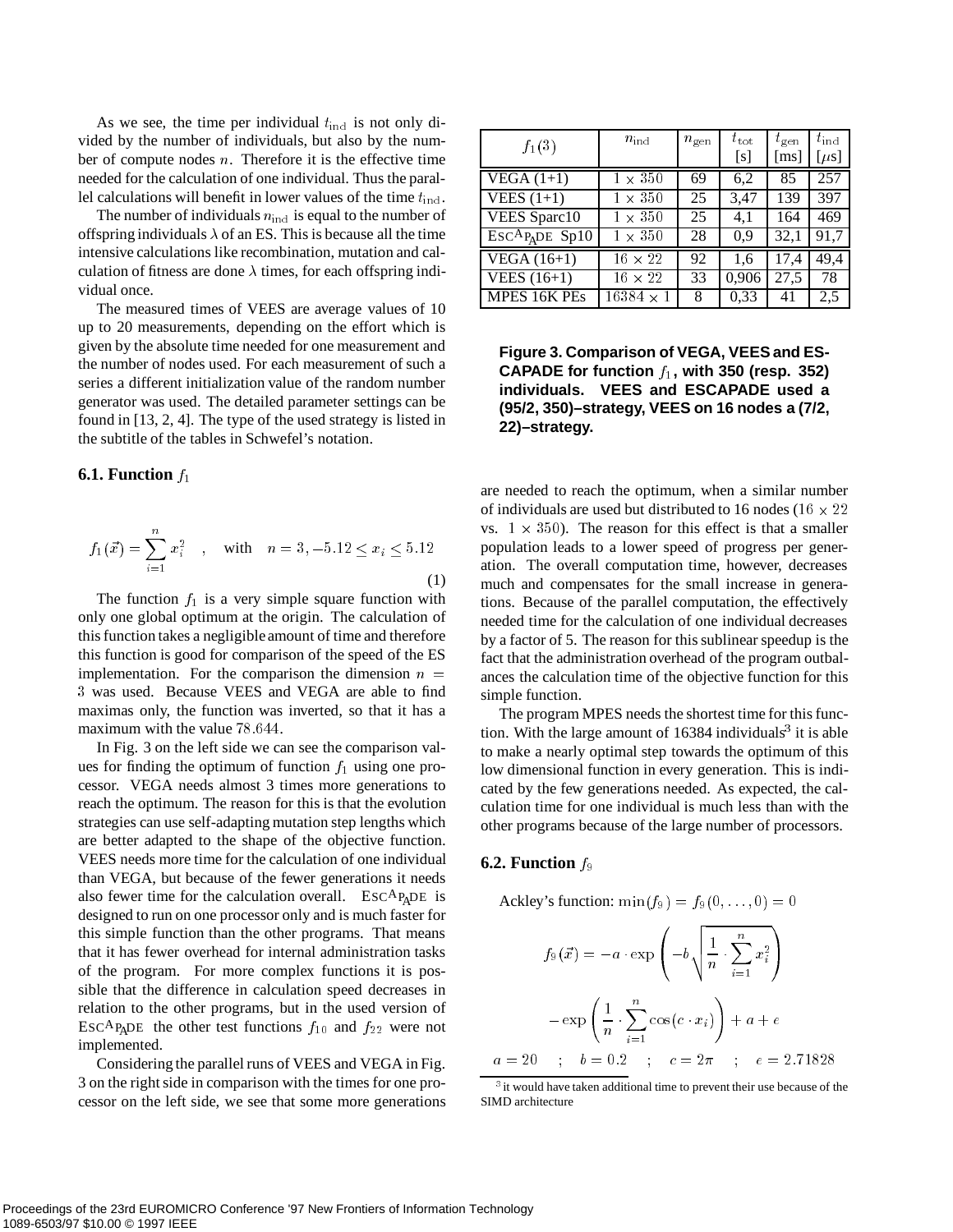| $f_9(30)$          | $n_{\text{ind}}$ | $n_{\rm gen}$ | $t_{\rm tot}$<br>[s] | $t_{\rm gen}$<br>$\lceil ms \rceil$ | $t_{\rm ind}$<br>$[\mu s]$ | $r_{\rm conv}$ |
|--------------------|------------------|---------------|----------------------|-------------------------------------|----------------------------|----------------|
| <b>VEESP</b>       | $1 \times 320$   | 85            | 42,6                 | 501,1                               | 1566                       | 1.0            |
| <b>VEESP</b>       | $1 \times 20$    | 254           | 8,2                  | 32,3                                | 1616                       | 0,45           |
| <b>VEESP</b>       | $16 \times 20$   | 118           | 6,0                  | 50.6                                | 158                        | 1.0            |
| VEES <sub>rs</sub> | $1 \times 20$    | 267           | 2,8                  | 10,5                                | 524                        | 0,59           |
| VEES rs            | $4 \times 20$    | 145           | 3,5                  | 23,9                                | 299                        | 1.0            |

Figure 4. Comparison for function  $f_9$ . Abbre**viations: P - Intel Paragon, rs - IBM rs6000. For every column 20 independent measurements were made, for VEES on one node of a rs6000, 100 measurements were made. Convergence was reached when the optimum 0 was approximated with a difference less than** <sup>1</sup> 10<sup>6</sup> **. We used a (45/2, 320) resp. a (5/2, 20) ES on every node and intermediate recombination for the object variables and the step size. Exchange parameters where: exchange interval = 5 generations, exchange rate = 0.2, exchange topology = full connected.**

# $n = 30$  ;  $-32.768 \le x_i \le 32.768$

Ackley's function is a continuous and multimodal function. It consists of a base exponential function which is modulated by a cosine wave. We use it here in the generalized, scalable version of Schwefel [12] with dimension  $n = 30$ .

This function is high dimensional and multimodal, so we want to look at it under the aspect of what we can gain from parallelism. In the first column we have considerably high computation time on one node, but all runs converge to the global optimum. When we reduce the number of child individuals to 20, the computation time decreases, but only about half the runs converge. Using 16 nodes, we have both: low computation time and high convergence rate.

#### **6.3. Function**  $f_{10}$  (**TSP**)

The third test function we used is the *Traveling Salesman Problem*. The task is to find the shortest route that visits each of 100 cities once. For this special problem the shortest route is known and amounts to 21285 length units. The cities are given by their coordinates in the plane. We used here only a simple position encoding of the problem without special recombination operators etc., which is not able to find the optimal route of this NP-complete problem. So we can compare the quality of the found solution, too. To compare the calculation time for this function, in the first

| $f_{10}(100)$ | $n_{\text{ind}}$ | $n_{\rm gen}$ | $t_{\rm tot}$<br>[s] | $t_{\rm gen}$<br>$\lceil ms \rceil$ | $t_{\rm ind}$<br>$[\mu s]$ |
|---------------|------------------|---------------|----------------------|-------------------------------------|----------------------------|
| <b>VEGA</b>   | $64 \times 256$  | 1000          | 1320                 | 1,32                                | 80,56                      |
| <b>VEES</b>   | $64 \times 256$  | 1000          | 2063                 | 2,064                               | 125,9                      |
| <b>VEES</b>   | $36 \times 100$  | 320           | 200                  | 0,625                               | 174                        |
| <b>VEES</b>   | $64 \times 256$  | 360           | 664                  | 1,844                               | 112                        |
| <b>MPES</b>   | $16384 \times 1$ | 580           | 621                  | 1,071                               | 65,4                       |

| $f_{10}(100)$ | $n_{ind}$        | best route |
|---------------|------------------|------------|
| <b>VEGA</b>   | $64 \times 256$  | 29498      |
| <b>VEES</b>   | $64 \times 256$  | 23935      |
| <b>VEES</b>   | $36 \times 100$  | 22280      |
| <b>VEES</b>   | $64 \times 256$  | 22235      |
| <b>MPES</b>   | $16384 \times 1$ | 28497      |

**Figure 5. Comparison of calculation time for the TSP. The optimal route is 21285. The VEES strategy was of type (70/3, 256) resp. (27/3, 100).**

half of the table we calculated constantly 1000 generations, but the algorithms converged in about half of it to a final value.

The position encoding is as follows: All towns are numbered, each town number is assigned one object variable and each object variable is a ordinal number of its town. To calculate the town sequence, the object variables are sorted in ascending order, but they keep the implicit assignment to their town. After sorting, the sequence of assigned town numbers gives the route to visit the towns. In this algorithm an evolution strategy uses real-valued object variables and a genetic algorithm uses integer-valued variables for the ordinal numbers. So in genetic algorithms it is possible that two towns have the same ordinal numbers. In this case it depends on the ordering algorithm which town is visited first. With real valued ordinal numbers like in evolution strategies this case is very unlikely.

VEES needs about 50% more time for an individual than VEGA and thus for the whole run. This is due to the 64 bit *double* floating point values used in VEES for each of the 100 cities of an individual, in contrast to the 7 bit integer values used in VEGA. This may also be the reason for the much shorter route found by VEES. The floating point values leave more freedom for fine position changements of the towns relative to each other than the integer interval  $[0, 127]$ .

The table in Fig. 5 gives a comparison between VEES and MPES. With both programs 16384 individualswere calculated overall, in VEES they were distributed to 64 processors. The total time of VEES needed for finding the best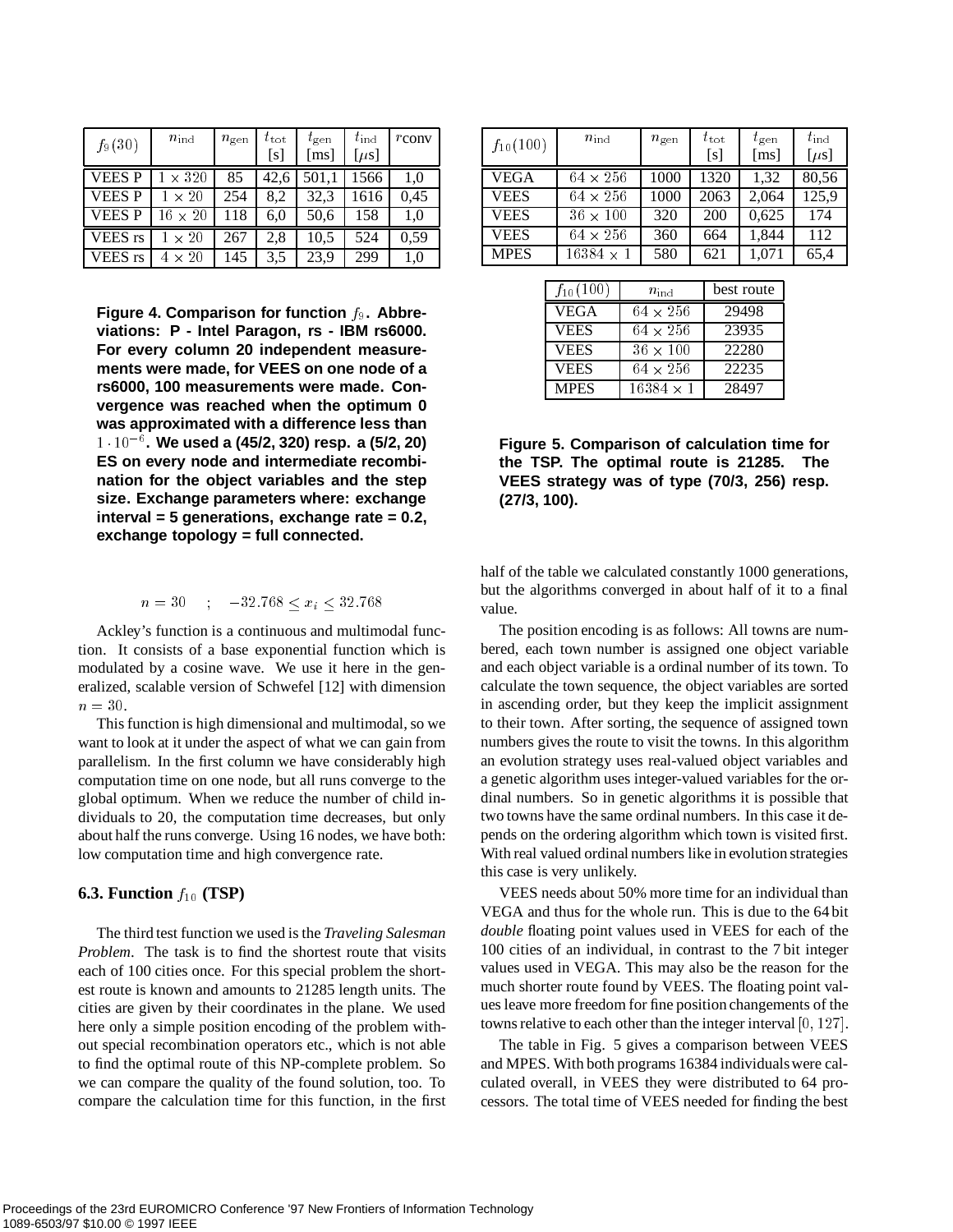

Figure 6. Function  $f_{22}$  for the 2-dimensional **case, inverted.**

solution with this configuration was only little longer than that needed by MPES. This shows that distributed evolution strategies can reach equally good results as the massively parallel ones. Additionally the shortest route found in this run by VEES was much shorter than that of MPES and it needed less generations as well.

The measurement in the left column of Fig. 5 shows that VEES is also able to find a comparable route with much less effort in time and number of individuals.

At this function a big influence of using recombination of individuals could be seen. Without recombination were found only routes that were about 10:000 units worse than those found with recombination  $\rho = 2$ . Increasing the number of recombinants to  $\rho = 3$  brought again a visible improvement of the solutions. Values of  $\rho > 3$  only increased calculation time but brought no considerable effect.

#### **6.4. Function**  $f_{22}$

Function  $f_{22}$  (Fig. 6) is a 10-dimensional function with many suboptima that differ only a little from each other and from the global optimum. Therefore the difficulty of this function for the evolutionary algorithms is to find the global optimum and not to converge into a local one.

$$
f_{22}(\vec{x}) = \frac{1}{d} \sum_{i=1}^{n} x_i^2 - \prod_{i=1}^{n} \cos(\frac{x_i}{\sqrt{i}}) + 1
$$
  
with  $n = 10, d = 4000, -600 \le x_i \le 600$ 

The measurements with one processor (upper 4 rows of Fig. 7) brought the following results:

 VEES needs less generations and thus less total calculation time as VEGA,

| $f_{22}(10)$ | $n_{\text{ind}}$ | $n_{\rm gen}$ | $t_{\rm tot}$      | $t_{\rm gen}$      | $t_{\rm ind}$ |
|--------------|------------------|---------------|--------------------|--------------------|---------------|
|              |                  |               | [s]                | $\lceil ms \rceil$ | $[\mu s]$     |
| <b>VEGAP</b> | $1 \times 3200$  | 290           | 570,4              | 1967               | 615           |
| <b>VEESP</b> | $1 \times 3200$  | 106           | $\overline{300,3}$ | 2833               | 885           |
| VEGA S10     | $1 \times 3200$  | 164           | 407,2              | 2483               | 776           |
| VEES S10     | $1 \times 3200$  | 106           | 268,4              | 2532               | 791           |
| <b>VEGAP</b> | $64 \times 50$   | 304           | 30,61              | 100,7              | 31,5          |
| <b>VEESP</b> | $64 \times 50$   | 108           | 13,6               | 126                | 39,4          |
| <b>MPES</b>  | $16384 \times 2$ | 51            | 10,02              | 196,5              | 6             |

Figure 7. Comparison with function  $f_{22}$ . Ab**breviations: P - Intel Paragon, S10 - Sparc 10. The used strategy was of type (864/2, 3200) resp. (14/2, 50).**

- the time per generation and per individual of VEES is greater,
- with VEGA only about 15% of the runs converged to the global optimum, with VEES parameter settings were found, which had a convergence rate of 100%.

Using the same number of individuals distributed to 64 nodes brought a factor 23 speedup in both programs, VEGA and VEES. The number of generations needed did not increase, so that the time per individual  $t_{ind}$  decreased by the same factor. On 64 nodes the convergence rate of the single measurements of VEES was not as sensitive to little changes in the parameter settings as using only one node.

MPES needs about half of the generations of VEES, but because of the fewer individuals used in VEES, the overall computation time is only slightly greater. MPES also has no difficulties finding the global optimum.

# **7. Conclusions, Outlook**

In summary, we obtained the following results:

- distributedES execution on a MIMD computer is able to speedup the ES significantly,
- the global optimum is found with a higher probability even if there exist many similar suboptima,
- in our benchmarks the solutions found with the distributed ES were often much better than the ones found with a one-processor version.

The advantage of distributedevolution strategies over the massively parallel ones is that they are also able to run on